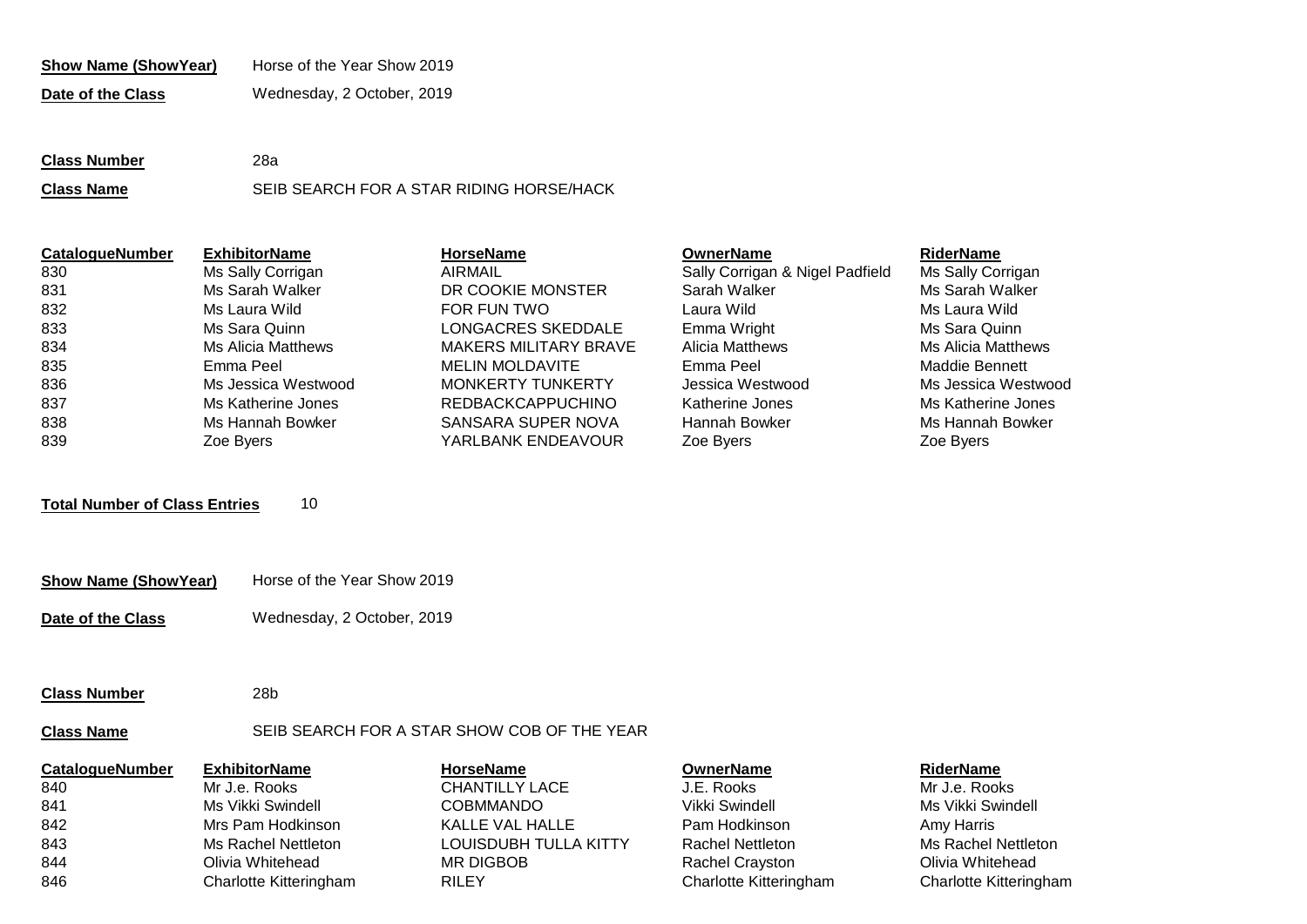| 847<br>848                                         | <b>Courtney Coulbeck</b><br>Mrs Julie Oliver                                                        | <b>SEMI OTTO</b><br><b>TWO TONE ARTURO</b>                                                                                      | Vicki Coulbeck<br>Sarah Fraser & Julie Oliver                                                | <b>Courtney Coulbeck</b><br>Ms Sarah Fraser                                                         |  |  |
|----------------------------------------------------|-----------------------------------------------------------------------------------------------------|---------------------------------------------------------------------------------------------------------------------------------|----------------------------------------------------------------------------------------------|-----------------------------------------------------------------------------------------------------|--|--|
| 849                                                | Ms Emily Chambers                                                                                   | <b>WULFSTAN EVENSONG</b>                                                                                                        | <b>Emily Chambers</b>                                                                        | Ms Emily Chambers                                                                                   |  |  |
| <b>Total Number of Class Entries</b>               | 9                                                                                                   |                                                                                                                                 |                                                                                              |                                                                                                     |  |  |
|                                                    |                                                                                                     |                                                                                                                                 |                                                                                              |                                                                                                     |  |  |
| <b>Show Name (ShowYear)</b>                        | Horse of the Year Show 2019                                                                         |                                                                                                                                 |                                                                                              |                                                                                                     |  |  |
| Date of the Class                                  | Thursday, 3 October, 2019                                                                           |                                                                                                                                 |                                                                                              |                                                                                                     |  |  |
|                                                    |                                                                                                     |                                                                                                                                 |                                                                                              |                                                                                                     |  |  |
| <b>Class Number</b>                                | 28 <sub>c</sub>                                                                                     |                                                                                                                                 |                                                                                              |                                                                                                     |  |  |
| <b>Class Name</b>                                  |                                                                                                     | SEIB SEARCH FOR A STAR WORKING HORSE/PONY OF THE YEAR                                                                           |                                                                                              |                                                                                                     |  |  |
| <b>CatalogueNumber</b><br>850<br>851<br>852<br>853 | <b>ExhibitorName</b><br>Emma Mcdonald<br>Ms Alison Cope<br>Mrs Jemma Bullock<br>Ms Fern Parker      | <b>HorseName</b><br><b>BALLYMACASHEN MAEVE</b><br><b>BOND GIRL</b><br><b>CLARET JUG</b><br><b>COCKTAIL</b>                      | <b>OwnerName</b><br>Emma Mcdonald<br>Alison Cope<br>Jemma Bullock<br>Carol Buckingham        | <b>RiderName</b><br>Emma Mcdonald<br>Ms Alison Cope<br>Amelia Bullock<br>Ms Fern Parker             |  |  |
| 854<br>855<br>856<br>857<br>858                    | Monique Sharp<br>Mrs Lisa Sergeant<br>Ms Sophie Stratton<br>Ms Natalia Schofield<br>Ms Pippa Tucker | <b>FELINMOR CROWN PRINCE</b><br>LINSFORD EAR TO THE GROUNI Lisa Sergeant<br><b>MCEVOY</b><br><b>O'FON TIARA</b><br><b>RAMBO</b> | Heidi Sharp & Monique Sharp<br>Jane Stratton<br>Mrs JK & Mr J Jenkins & Leah<br>Pippa Tucker | Monique Sharp<br>Mrs Lisa Sergeant<br>Ms Sophie Stratton<br>Ms Natalia Schofield<br>Ms Pippa Tucker |  |  |
| 859                                                | Mrs Kim Jennings                                                                                    | <b>TREGAIRE TIGER LILY</b>                                                                                                      | kim jennings                                                                                 | Erin Jennings                                                                                       |  |  |
| <b>Total Number of Class Entries</b>               | 10                                                                                                  |                                                                                                                                 |                                                                                              |                                                                                                     |  |  |
|                                                    |                                                                                                     |                                                                                                                                 |                                                                                              |                                                                                                     |  |  |
| <b>Show Name (ShowYear)</b>                        | Horse of the Year Show 2019                                                                         |                                                                                                                                 |                                                                                              |                                                                                                     |  |  |
| Date of the Class                                  | Thursday, 3 October, 2019                                                                           |                                                                                                                                 |                                                                                              |                                                                                                     |  |  |
| <b>Class Number</b>                                | 28d                                                                                                 |                                                                                                                                 |                                                                                              |                                                                                                     |  |  |
| <b>Class Name</b>                                  |                                                                                                     | SEIB SEARCH FOR A STAR TRADITIONAL HORSE OF THE YEAR                                                                            |                                                                                              |                                                                                                     |  |  |
| <b>CatalogueNumber</b>                             | <b>ExhibitorName</b>                                                                                | <b>HorseName</b>                                                                                                                | <b>OwnerName</b>                                                                             | <b>RiderName</b>                                                                                    |  |  |